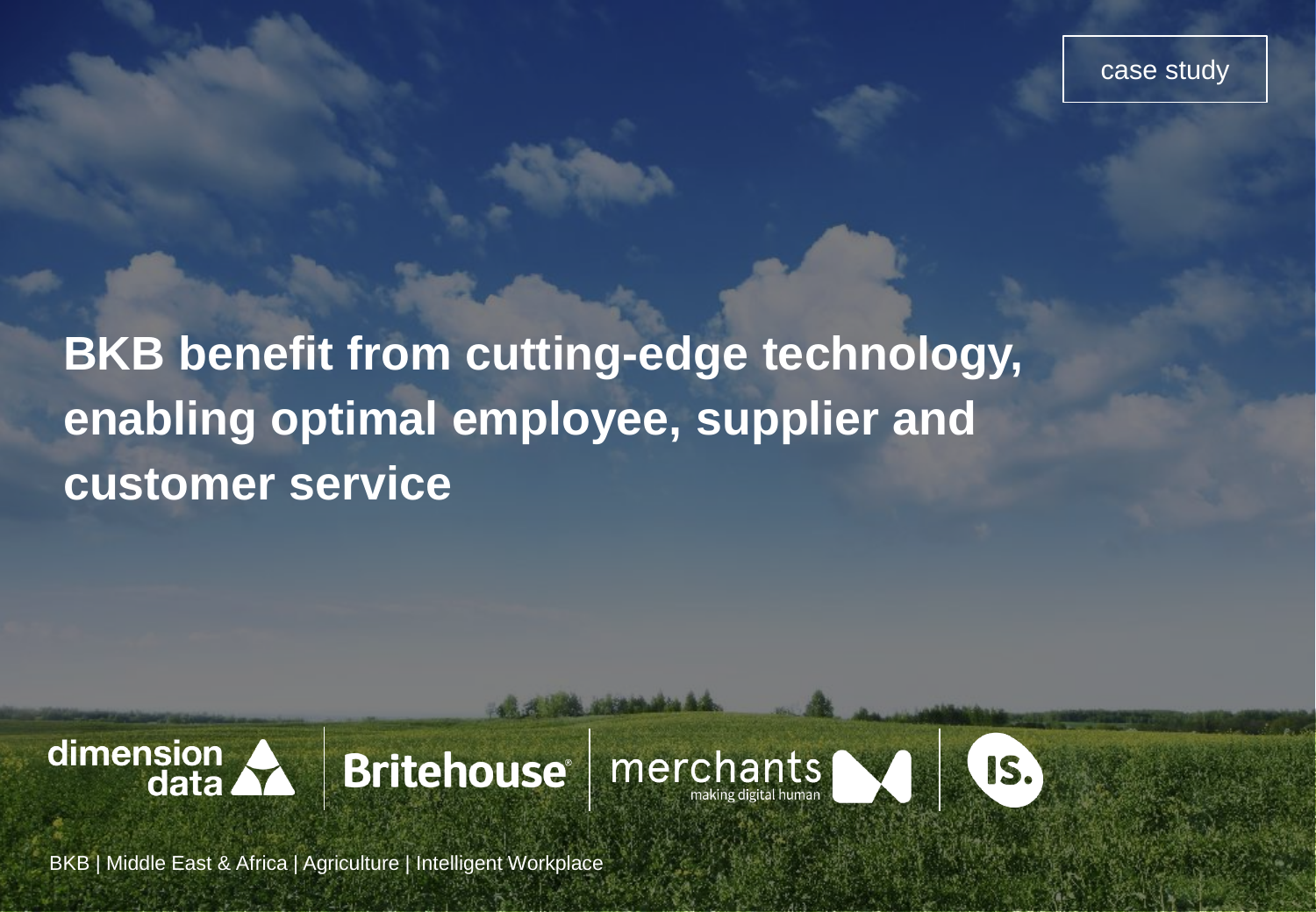# BKB benefit from cutting-edge technology, enabling optimal employee, supplier and customer service

BKB | Middle East & Africa | Agriculture | Intelligent Workplace

## **At a glance**

#### **Which services?**

- Business Analysis for BI Blueprint
- Implementation and support for Power Bl and SharePoint
- Mobile application development and **Support**
- Deployment and support of an Azure **Chatbot**
- Deployment and Support of SQL
- Project Management

#### **Which technologies?**

- Microsoft Power BI
- **SharePoint**
- Microsoft Azure
- SQL

#### **Which partners?**

• Microsoft

**'Using Power BI solutions residing on Azure, Dimension Data successfully enabled BKB to monitor meaningful financial statistics and trends in our business at the touch of a button, greatly reducing the time required to make and execute important business decisions***.' Jaco Maas, Operations Director, BKB.* 

### **Why BKB wants to bring data to the surface with the touch of a button**

BKB are in the unusual position of having their buyers and sellers often being the same people. By having a view on which products, and the volume of those products their buyers consume, as well as what those same buyers sell to BKB, BKB's understanding of sales trends and sales opportunities is greatly enhanced. This is across all BKB business verticals and within different regions according to individual suppliers and/or buyers. Essentially, efficient methods of rapidly disseminating targeted information to their internal and external stakeholders were required.

# **How Power BI and a Chatbot help BKB to take care of their customers**

The BI solution provides meaningful data about BKB's financial metrics and crosssale opportunities across their business in an instant. Self-service reporting and analytics has facilitated greater and immediate insight into business trends and more effective, quicker decision-making abilities. In addition, BKB identified a Chatbot as a proficient way of swiftly allocating targeted marketing information to their various stakeholders – based on the data provided by the BI solution. Both BKB's internal and external stakeholders can find information about BKB's products and services very quickly using their chatbot.

# **What BKB's Power BI and Chatbot solution looks like**

Because the BI solution enables financial reports to be pulled in an instant, the time taken to prepare management reporting was eliminated. The team continues to enhance the BI system as part of the managed services offering which has reduced the need for BKB to invest in large BI projects upfront. In addition, proactive daily checks minimize job execution errors, server downtime and the overall health of the underlying data. The online search engine via the Chatbot enables internal and external customers to find BKB products and services resulting in cross-sell suggestions – increasing BKB's sales to its current customer base.